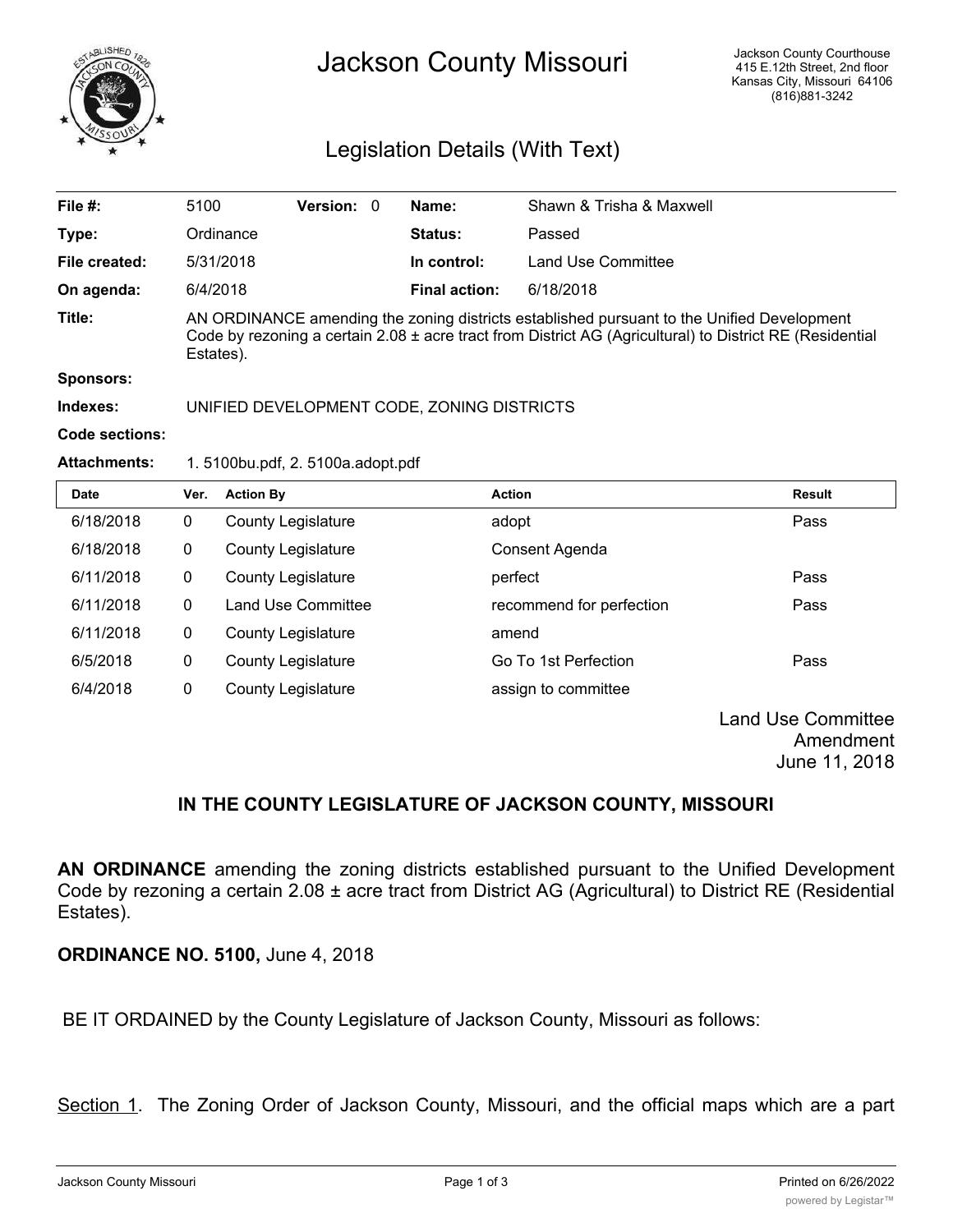thereof, are amended by changing the boundaries of the "A" (Agricultural) District and the "RE" (Residential Estates) District, so that there will be transferred from District AG to District RE, a tract of land described as follows:

Description: The 2.08 ± acres lot 35, Easley Estates, a subdivision in Jackson County, Missouri

Section 2. The Legislature, pursuant to the application of Shawn and Trisha Maxwell (RZ-2018-560),

requesting the amendment embodied in this Ordinance and with notice that the Jackson County Plan

Commission voted 7 to 0 to recommend APPROVAL of this application after a public hearing on May

17, 2018, does adopt this Ordinance pursuant to the Jackson County Charter authorizing the

Legislature to exercise legislative power pertaining to planning and zoning.

Effective Date: This Ordinance shall be effective immediately upon its signature by the County Executive.

APPROVED AS TO FORM:

**Chief Deputy County Counselor County Counselor** County Counselor

I hereby certify that the attached Ordinance, Ordinance No. 5100 introduced on June 4, 2018, was duly passed on June 18, 2018 by the Jackson County Legislature. The votes thereon were as follows:

 $\overline{\phantom{a}}$  , and the contribution of the contribution of the contribution of the contribution of the contribution of the contribution of the contribution of the contribution of the contribution of the contribution of the

 $\text{Yeas} \quad \quad \text{6} \quad \quad \text{Nays} \quad \quad \text{0}$ 

Abstaining 0 absent 3

This Ordinance is hereby transmitted to the County Executive for his signature.

\_\_\_\_\_\_\_\_\_\_\_\_\_\_\_\_\_\_\_\_\_\_\_\_\_\_\_\_\_\_ \_\_\_\_\_\_\_\_\_\_\_\_\_\_\_\_\_\_\_\_\_\_\_\_\_\_\_\_\_\_\_\_

Date and the Mary Section of the Mary Section of the Mary Section of the Mary Section of the Mary Section of the Mary Section of the Mary Section of the Mary Section of the Mary Section of the Mary Section of the Mary Sect

Spino, Clerk of Legislature

I hereby approve the attached Ordinance No.5100.